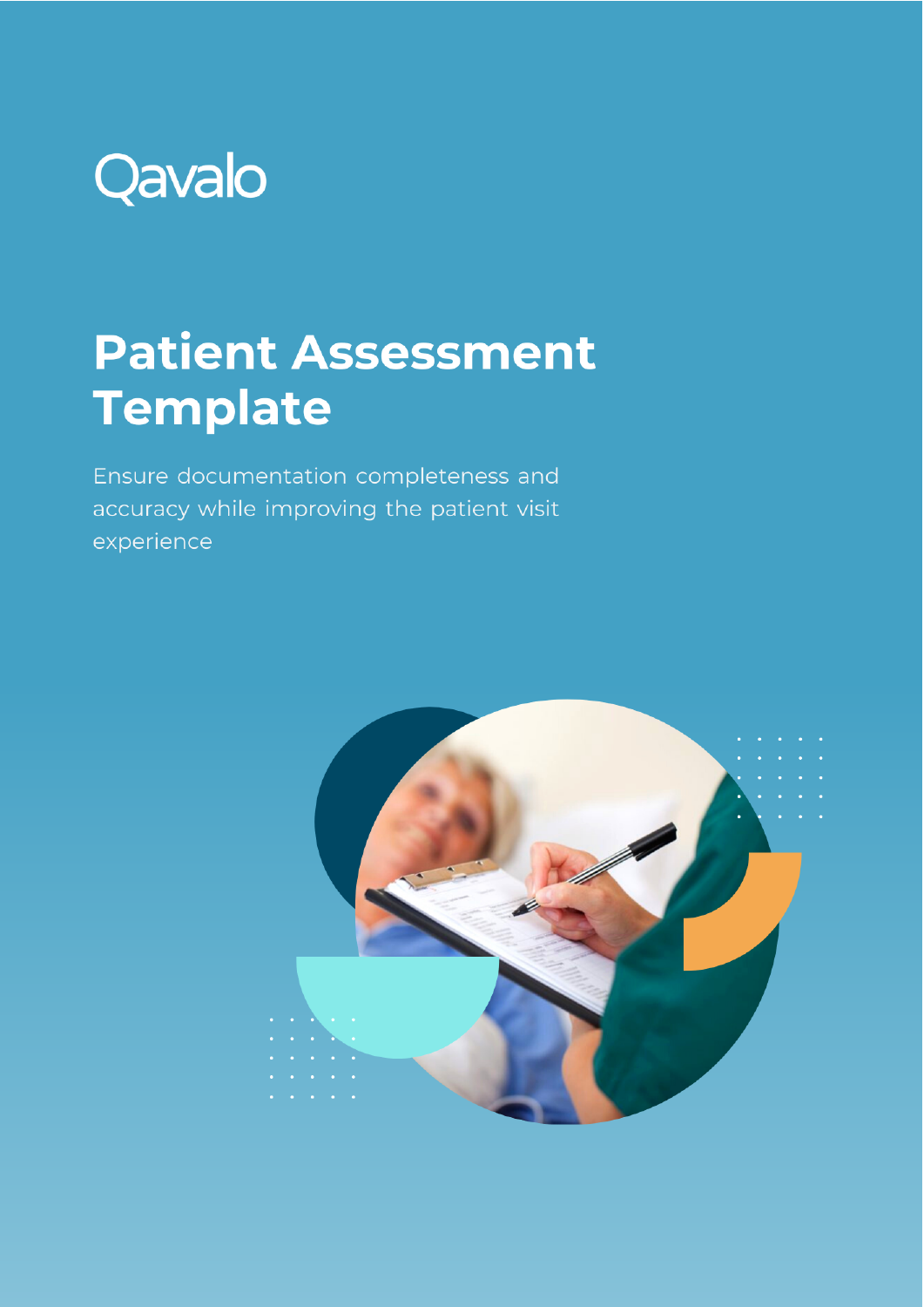## **PATIENT ASSESSMENT FORM**

| 1. INTRODUCTORY                                                   |                                    |                                     |                                   |                                                                            |                                             |                             |  |
|-------------------------------------------------------------------|------------------------------------|-------------------------------------|-----------------------------------|----------------------------------------------------------------------------|---------------------------------------------|-----------------------------|--|
| Clinician Name                                                    |                                    |                                     |                                   |                                                                            |                                             |                             |  |
| Visit date                                                        |                                    | Visit time start                    |                                   | Visit time end                                                             |                                             |                             |  |
| 2. DEMOGRAPHICS                                                   |                                    |                                     |                                   |                                                                            |                                             |                             |  |
| Patient name                                                      |                                    |                                     |                                   |                                                                            |                                             |                             |  |
| Patient birthdate                                                 |                                    | Gender                              |                                   |                                                                            |                                             |                             |  |
| 3. CLINICAL RECORD                                                |                                    |                                     |                                   |                                                                            |                                             |                             |  |
| Referral for                                                      |                                    |                                     |                                   |                                                                            |                                             |                             |  |
|                                                                   | $\square$ SN                       | $\Box$ PT                           | $\Box$ OT                         | $\square$ ST                                                               | $\Box$ HHA                                  | $\square$ MSW               |  |
| 4. HOMEBOUND REASONS                                              |                                    |                                     |                                   |                                                                            |                                             |                             |  |
| $\Box$ Residual weakness                                          |                                    |                                     |                                   | □ Unable to safely leave home unassisted                                   |                                             |                             |  |
| $\Box$<br>Requires maximum assistance/taxing effort to leave home |                                    |                                     |                                   |                                                                            | □ Confusion; unable to go out of home alone |                             |  |
| $\Box$ Requires assistance for all activities                     |                                    |                                     |                                   | $\Box$ Others, please specify                                              |                                             |                             |  |
| 5. PATIENT'S VITAL SIGNS                                          |                                    |                                     |                                   |                                                                            |                                             |                             |  |
| Temperature                                                       |                                    | O2 Saturation                       |                                   | $\Box$ Room air / $\Box$ with O2                                           |                                             |                             |  |
| Pulse                                                             |                                    | Blood sugar                         |                                   | $\Box$ Random / $\Box$ Fasting / $\Box$ 2 hrs Post                         |                                             |                             |  |
| Respiration                                                       |                                    | Height                              |                                   |                                                                            |                                             |                             |  |
| <b>Blood Pressure</b>                                             |                                    | Weight                              |                                   |                                                                            |                                             |                             |  |
| <b>6. FUNCTIONAL LIMITATION</b>                                   |                                    |                                     |                                   |                                                                            |                                             |                             |  |
|                                                                   |                                    |                                     |                                   |                                                                            |                                             |                             |  |
| $\Box$ Amputation                                                 | $\Box$ Dyspnea                     | $\Box$ Paralysis                    | $\Box$ Contractures               | □ Ambulation Diffuculty                                                    |                                             |                             |  |
| $\square$ Hearing                                                 | $\Box$ Endurance                   | □ Speech                            | □ Legally blind                   | □ Bladder/Bowel Incontinence                                               |                                             |                             |  |
| 7. ADVANCE DIRECTIVES                                             |                                    |                                     |                                   |                                                                            |                                             |                             |  |
| □ YES                                                             | $Internet_$                        |                                     | Surrogate name                    |                                                                            |                                             | DNR: $\Box$ YES / $\Box$ NO |  |
| $\square$ NO                                                      |                                    |                                     |                                   |                                                                            |                                             |                             |  |
| 8. IMMUNIZATIONS                                                  |                                    |                                     |                                   |                                                                            |                                             |                             |  |
| Flu                                                               | $\Box$ NO / $\Box$ YES             | Date                                |                                   |                                                                            |                                             |                             |  |
| Shingles                                                          | $\Box$ NO / $\Box$ YES             | Date                                |                                   |                                                                            |                                             |                             |  |
| Pneumonia                                                         | $\Box$ NO / $\Box$ YES             | Date                                |                                   |                                                                            |                                             |                             |  |
| 9. SUPPORTIVE ASSISTANCE                                          |                                    |                                     |                                   |                                                                            |                                             |                             |  |
| Round the clock                                                   |                                    | $\Box$ Regular daytime              |                                   | $\Box$ Regular night                                                       |                                             | Occasional                  |  |
| <b>10. SAFETY/SANITATION HAZARDS</b>                              |                                    |                                     |                                   |                                                                            |                                             |                             |  |
|                                                                   |                                    | □ Obstructed pathway □ Fire hazards |                                   |                                                                            |                                             |                             |  |
| $\Box$ None                                                       | $\Box$ No water                    |                                     |                                   | $\Box$ No gas                                                              | □ Inadequate light                          |                             |  |
| $\Box$ Stairs                                                     | $\Box$ Pets                        | $\Box$ Insects                      | Cluttered                         |                                                                            |                                             |                             |  |
| 11. CULTURAL                                                      |                                    |                                     |                                   |                                                                            |                                             |                             |  |
| Language                                                          |                                    |                                     | Religion                          |                                                                            |                                             |                             |  |
| <b>12. SENSORY STATUS</b>                                         |                                    |                                     |                                   |                                                                            |                                             |                             |  |
| <b>EYES</b>                                                       | $\Box$ WNL / $\Box$ Abnormal       |                                     | <i>Indicate issue</i>             |                                                                            |                                             |                             |  |
| EARS                                                              | $\square$ WNL / $\square$ Abnormal |                                     | Indicate issue                    |                                                                            |                                             |                             |  |
| <b>NOSE</b>                                                       | $\Box$ WNL / $\Box$ Abnormal       |                                     | Indicate issue                    |                                                                            |                                             |                             |  |
| <b>13. PAIN</b>                                                   |                                    |                                     |                                   |                                                                            |                                             |                             |  |
| $\Box$ No pain during assessment                                  |                                    |                                     |                                   |                                                                            |                                             |                             |  |
| $\Box$ Pain present                                               | Pain score                         |                                     |                                   |                                                                            |                                             |                             |  |
|                                                                   | Onset date                         |                                     |                                   |                                                                            |                                             |                             |  |
|                                                                   | Location                           |                                     |                                   |                                                                            |                                             |                             |  |
|                                                                   | Duration                           |                                     |                                   |                                                                            |                                             |                             |  |
|                                                                   | Quality                            |                                     |                                   |                                                                            |                                             |                             |  |
|                                                                   | Aggravating factors                |                                     |                                   |                                                                            |                                             |                             |  |
|                                                                   | Relieved by                        |                                     |                                   | Pain meds taken                                                            |                                             |                             |  |
| Pain affect activity                                              |                                    |                                     |                                   |                                                                            |                                             |                             |  |
|                                                                   | $\Box$ NO / $\Box$ YES             |                                     | State frequency                   |                                                                            |                                             |                             |  |
|                                                                   |                                    |                                     |                                   |                                                                            |                                             |                             |  |
| <b>14. INTEGUMENTARY STATUS</b>                                   |                                    |                                     |                                   |                                                                            |                                             |                             |  |
| <b>WNL</b>                                                        |                                    |                                     |                                   | WOUND DESCRIPTION (If wound is more than 1, please provide separate sheet) |                                             |                             |  |
| WOUND PRESENT                                                     |                                    | Onset date                          |                                   |                                                                            |                                             |                             |  |
| Encircle:                                                         |                                    | Location                            |                                   |                                                                            |                                             |                             |  |
| Pressure ulcer                                                    |                                    | Measurements                        |                                   |                                                                            |                                             |                             |  |
| Stasis ulcer                                                      |                                    | Odor                                |                                   |                                                                            |                                             |                             |  |
| Surgical Wound                                                    |                                    | Drainage                            |                                   |                                                                            |                                             |                             |  |
| Diabetic ulcer                                                    |                                    | Treatment orders                    |                                   |                                                                            |                                             |                             |  |
|                                                                   |                                    | Pt response to tx                   |                                   |                                                                            |                                             |                             |  |
|                                                                   |                                    |                                     |                                   |                                                                            |                                             |                             |  |
| <b>15. RESPIRATORY STATUS</b>                                     |                                    |                                     |                                   |                                                                            |                                             |                             |  |
| $\square$ WNL                                                     |                                    |                                     | O2 saturation                     |                                                                            | Lung sounds                                 |                             |  |
| $\Box$ Abnormal                                                   |                                    |                                     | SOB, indicate aggravating factors |                                                                            |                                             |                             |  |
|                                                                   |                                    |                                     |                                   |                                                                            |                                             |                             |  |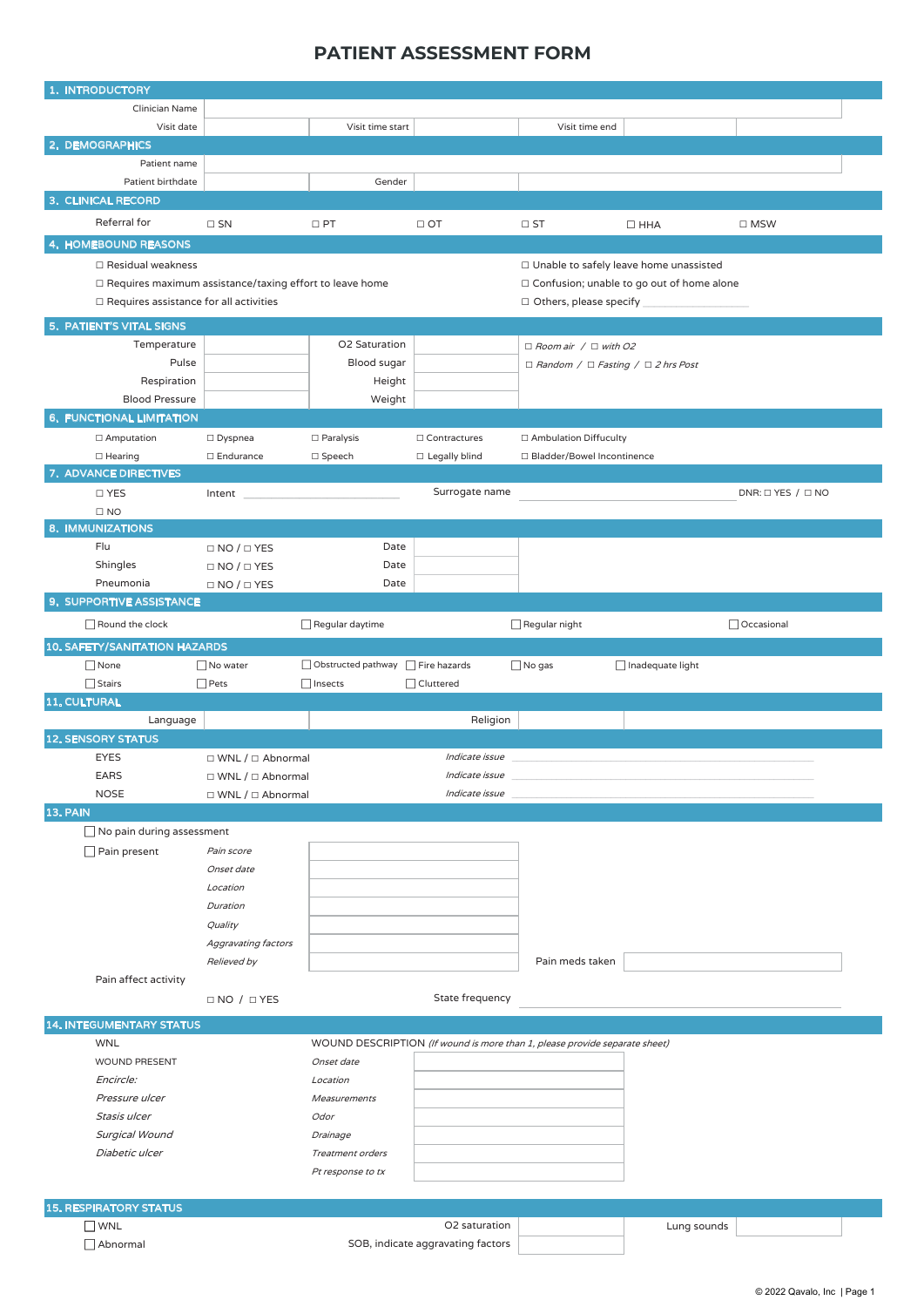| $\Box$ WNL<br>Abnormal                                                                                                      |                                     |                                                                 |                                                                                                                     | If with DM:      | <b>BS Results</b>         |                       |
|-----------------------------------------------------------------------------------------------------------------------------|-------------------------------------|-----------------------------------------------------------------|---------------------------------------------------------------------------------------------------------------------|------------------|---------------------------|-----------------------|
|                                                                                                                             |                                     |                                                                 |                                                                                                                     |                  |                           |                       |
|                                                                                                                             |                                     | $\Box$ Diabetes $\Box$ Thyroid problems $\Box$ other conditions |                                                                                                                     |                  |                           | Insulin? □ YES / □ NO |
| <b>17. CARDIAC STATUS</b>                                                                                                   |                                     |                                                                 |                                                                                                                     |                  |                           |                       |
| $\Box$ WNL                                                                                                                  |                                     |                                                                 | Cap refill time                                                                                                     |                  |                           |                       |
| Abnormal, indicate                                                                                                          |                                     |                                                                 | Peripheral pulses                                                                                                   |                  |                           |                       |
| <b>18. ELIMINATION STATUS</b>                                                                                               |                                     |                                                                 |                                                                                                                     |                  |                           |                       |
| $\Box$ GI                                                                                                                   | $\Box$ WNL                          |                                                                 | Abnormal: □ Diarrhea □ Constipation □ Ostomy                                                                        |                  | Last BM date              |                       |
| $\Box$ GU                                                                                                                   | $\Box$ WNL                          |                                                                 | Abnormal: $\Box$ FBC $\Box$ Urostomy $\Box$ Neprostomy $\Box$ P. Dialysis $\Box$ Hemodialysis                       |                  |                           |                       |
| <b>19. NUTRITION</b>                                                                                                        |                                     |                                                                 |                                                                                                                     |                  |                           |                       |
| $\Box$ WNL                                                                                                                  | Abnormal: PEG / NG FEEDING / OTHERS |                                                                 |                                                                                                                     |                  |                           |                       |
|                                                                                                                             |                                     |                                                                 |                                                                                                                     |                  |                           |                       |
| 20. NEURO/EMOTIONAL/BEHAVIORAL STATUS                                                                                       |                                     |                                                                 |                                                                                                                     |                  |                           |                       |
| $\Box$ WNL                                                                                                                  | Orientation                         |                                                                 |                                                                                                                     |                  |                           |                       |
| $\Box$ Abnormal:                                                                                                            |                                     |                                                                 | $\square$ Disoriented $\square$ Forgetful $\square$ Depression $\square$ Impaired Decision-making $\square$ Anxiety |                  |                           |                       |
| <b>21. MUSCULOSKELETAL STATUS</b>                                                                                           |                                     |                                                                 |                                                                                                                     |                  |                           |                       |
| $\Box$ WNL                                                                                                                  |                                     |                                                                 |                                                                                                                     |                  |                           |                       |
| Abnormal                                                                                                                    | Weakness                            | location                                                        |                                                                                                                     | Assistive device |                           |                       |
|                                                                                                                             | <b>Stiffness</b>                    | location                                                        |                                                                                                                     |                  |                           |                       |
|                                                                                                                             | Bedbound                            |                                                                 |                                                                                                                     |                  |                           |                       |
|                                                                                                                             | Chairbound                          |                                                                 |                                                                                                                     |                  |                           |                       |
|                                                                                                                             |                                     |                                                                 |                                                                                                                     |                  |                           |                       |
|                                                                                                                             | Paralysis                           |                                                                 |                                                                                                                     |                  |                           |                       |
|                                                                                                                             | Hemiplegia                          | <i>indicate part</i>                                            |                                                                                                                     |                  |                           |                       |
|                                                                                                                             | Paraplegia                          | indicate part                                                   |                                                                                                                     |                  |                           |                       |
| <b>22. FALL RISK ASSESSMENT</b>                                                                                             |                                     |                                                                 |                                                                                                                     |                  |                           |                       |
| $\Box$ YES / $\Box$ NO                                                                                                      |                                     | Patient at risk for fall                                        |                                                                                                                     |                  | Patient not risk for fall |                       |
|                                                                                                                             |                                     |                                                                 |                                                                                                                     |                  |                           |                       |
| 23. MEDICATION REVIEW (Attach medication list)                                                                              |                                     |                                                                 |                                                                                                                     |                  |                           |                       |
|                                                                                                                             | ORAL <sub>U</sub> YES / U NO        |                                                                 | INJECTABLES □ YES / □ NO                                                                                            |                  |                           |                       |
|                                                                                                                             |                                     |                                                                 |                                                                                                                     |                  |                           |                       |
| 24. ORDERS FOR DISCIPLINE AND TREATMENTS                                                                                    |                                     |                                                                 |                                                                                                                     |                  |                           |                       |
| SN                                                                                                                          |                                     |                                                                 | <b>ST</b>                                                                                                           |                  |                           |                       |
| PT                                                                                                                          |                                     |                                                                 | <b>MSW</b>                                                                                                          |                  |                           |                       |
| OT<br>25. SKILLED INTERVENTIONS / NARRATIVE (Free text)<br>PATIENT DEMOGRAPHICS (e.g. age, gender, race, living situation): |                                     |                                                                 | <b>HHA</b>                                                                                                          |                  |                           |                       |
| Diagnosis that brings patient to home health:                                                                               |                                     |                                                                 |                                                                                                                     |                  |                           |                       |
|                                                                                                                             |                                     |                                                                 |                                                                                                                     |                  |                           |                       |
| Homebound reasons:                                                                                                          |                                     |                                                                 |                                                                                                                     |                  |                           |                       |
| Residual Weakness                                                                                                           |                                     |                                                                 | □ Unable to safely leave home unassisted                                                                            |                  |                           |                       |
| Requires max assistance/taxing effort                                                                                       |                                     |                                                                 | Confusion; Unable to go out of home alone                                                                           |                  |                           |                       |
| $\Box$ Need assistance for all activities                                                                                   |                                     |                                                                 | Others, pls specify: <u>containing</u>                                                                              |                  |                           |                       |
|                                                                                                                             |                                     |                                                                 |                                                                                                                     |                  |                           |                       |
| Home health required for:                                                                                                   |                                     |                                                                 |                                                                                                                     |                  |                           |                       |
| SN                                                                                                                          |                                     |                                                                 |                                                                                                                     |                  |                           |                       |
| PT                                                                                                                          |                                     |                                                                 |                                                                                                                     |                  |                           |                       |
| OT<br>ST                                                                                                                    |                                     |                                                                 |                                                                                                                     |                  |                           |                       |
| Doctor called and notified of Home Health admission (must be an MD)                                                         |                                     |                                                                 |                                                                                                                     |                  |                           |                       |
| Person spoke with:                                                                                                          |                                     |                                                                 |                                                                                                                     |                  |                           |                       |
| Verified MD will follow patient and sign orders: $\Box$ YES / $\Box$ NO                                                     |                                     |                                                                 |                                                                                                                     |                  |                           |                       |
|                                                                                                                             |                                     |                                                                 |                                                                                                                     |                  |                           |                       |
| Date of face-to-face visit: National Contract of Security Contract of Security Contract of Security Contract of             |                                     |                                                                 |                                                                                                                     |                  |                           |                       |
|                                                                                                                             |                                     |                                                                 |                                                                                                                     |                  |                           |                       |
| Approximate length of home health services: National Management of the service of the service of the service o              |                                     |                                                                 |                                                                                                                     |                  |                           |                       |
|                                                                                                                             |                                     |                                                                 |                                                                                                                     |                  |                           |                       |
| Other doctors that can sign orders for patient:                                                                             |                                     |                                                                 |                                                                                                                     |                  |                           |                       |
|                                                                                                                             |                                     |                                                                 |                                                                                                                     |                  |                           |                       |
|                                                                                                                             |                                     |                                                                 |                                                                                                                     |                  |                           |                       |
|                                                                                                                             |                                     |                                                                 |                                                                                                                     |                  |                           |                       |
|                                                                                                                             |                                     |                                                                 |                                                                                                                     |                  |                           |                       |
| Ordered frequency:                                                                                                          |                                     |                                                                 |                                                                                                                     |                  | SN: PT: OT: ST: HHA:      | MSW:                  |
|                                                                                                                             |                                     |                                                                 |                                                                                                                     |                  |                           |                       |